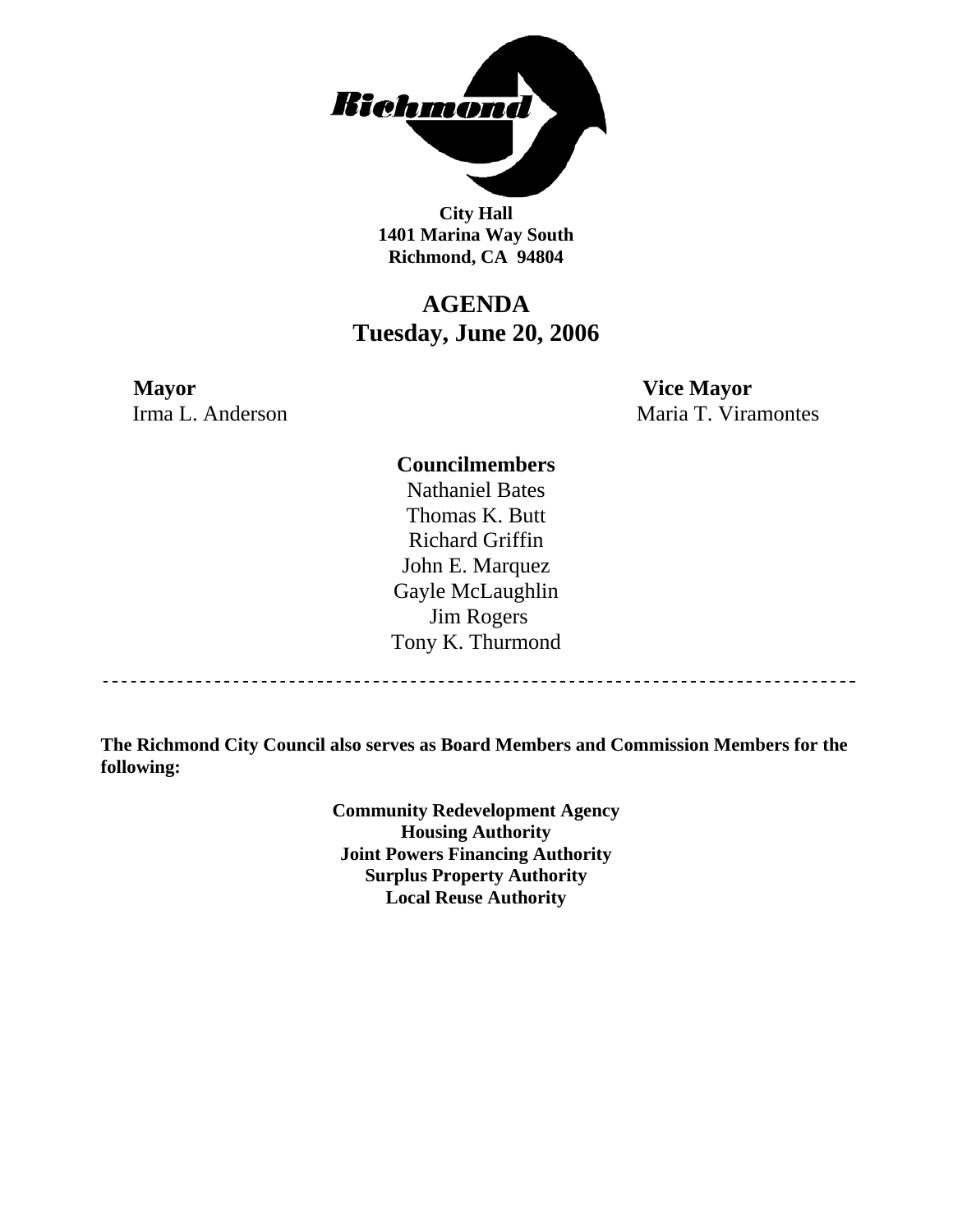# **MEETING PROCEDURES**

The City of Richmond encourages community participation at its City Council meetings and has established procedures that are intended to accommodate public input in a timely and time-sensitive way. As a courtesy to all members of the public who wish to participate in City Council meetings, please observe the following procedures:

**PUBLIC COMMENT ON AGENDA ITEMS:** Anyone who desires to address the City Council on items appearing on the agenda must complete and file a pink speaker's card with the City Clerk **prior** to the City Council's consideration of the item. Once the City Clerk has announced the item and discussion has commenced, no person shall be permitted to speak on the item other than those persons who have submitted their names to the City Clerk. Your name will be called when the item is announced for discussion. **Each speaker will be allowed TWO (2) MINUTES to address the City Council on NON-PUBLIC HEARING items listed on the agenda.** 

**OPEN FORUM FOR PUBLIC COMMENT:** Individuals who would like to address the City Council on matters not listed on the agenda or on **Presentations, Proclamations and Commendations, Report from the City Attorney, or Reports of Officers** may do so under Open Forum. All speakers must complete and file a pink speaker's card with the City Clerk **prior** to the commencement of Open Forum. **The amount of time allotted to individual speakers shall be determined based on the number of persons requesting to speak during this item. The time allocation for each speaker will be as follows: 15 or fewer speakers, a maximum of 2 minutes; 16 to 24 speakers, a maximum of 1 and one-half minutes; and 25 or more speakers, a maximum of 1 minute.** 

### **SPEAKERS ARE REQUESTED TO OCCUPY THE RESERVED SEATS IN THE FRONT ROW BEHIND THE SPEAKER'S PODIUM AS THEIR NAME IS ANNOUNCED BY THE CITY CLERK.**

**CONSENT CALENDAR:** Consent Calendar items are considered routine and will be enacted, approved or adopted by one motion unless a request for removal for discussion or explanation is received from the audience or the City Council. A member of the audience requesting to remove an item from the Consent Calendar must complete and file a speaker's card with the City Clerk **prior to the City Council's consideration of Item C, Agenda Review.** An item removed from the Consent Calendar may be placed anywhere on the agenda following the City Council's agenda review.

*The City Council's adopted Rules of Procedure recognize that debate on policy is healthy; debate on personalities is not. The Chairperson has the right and obligation to cut off discussion that is too personal, too loud, or too crude.* 

**\*\*\*\*\*\*\*\*\*\*\*\*\*\*\*\*\*\*\*\*\*\*\*\*\*\*\*\*\*\*\*\*\*\*\*\*\*\*\*\*\*\*\*\*\*\*\*\*\*\*\*\*\*\*\*\*\*\***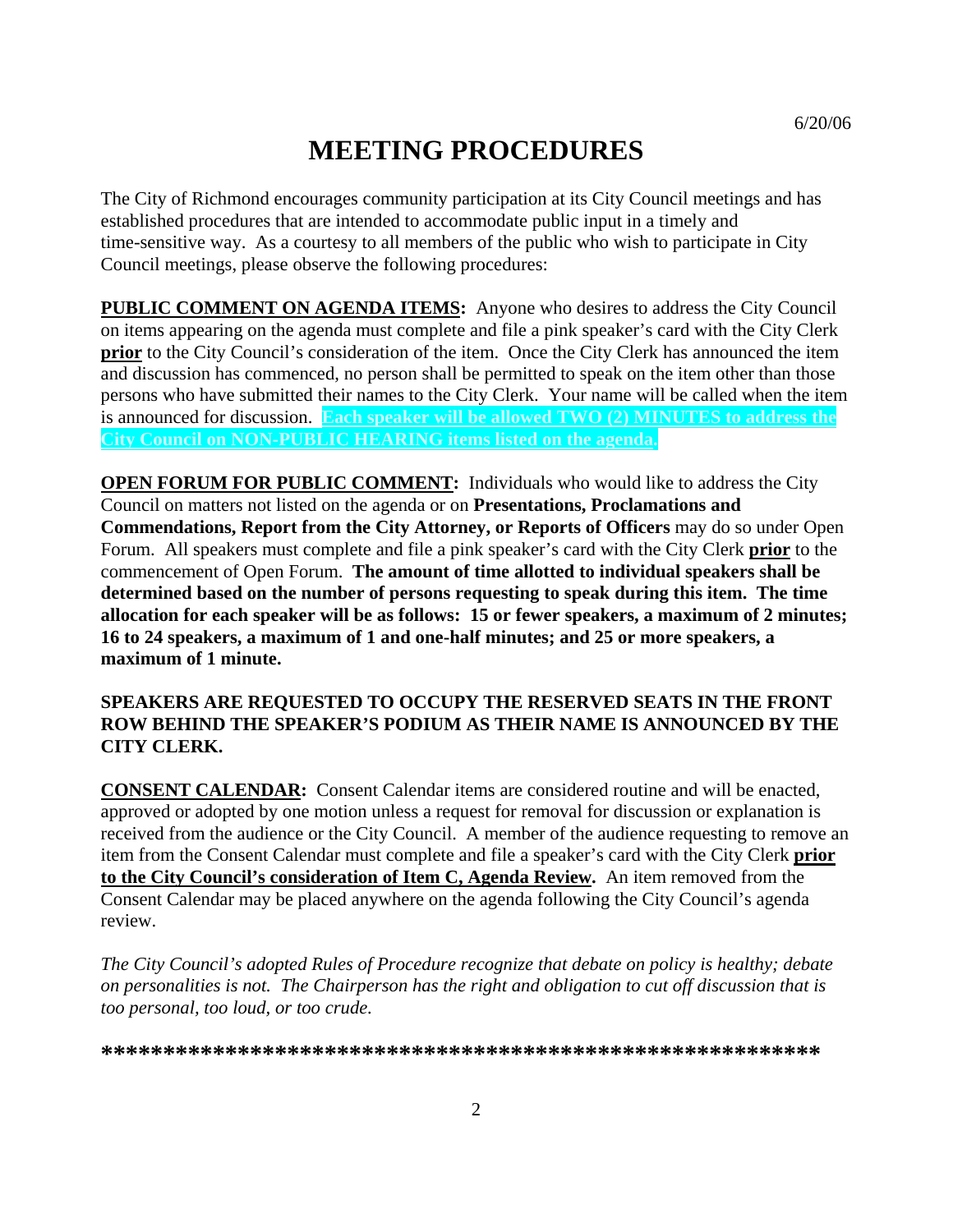6/20/06

# **MORNING OPEN SESSION 8:30 a.m.**

- **A. ROLL CALL**
- **B. PUBLIC COMMENT**

# **C. ADJOURN TO CLOSED SESSION**

# **CLOSED SESSIONS**

**Shimada Room of City Hall** 

# **CITY COUNCIL**

**CC-1. LIABILITY CLAIMS** 

 **Claimant: (1) Dorothy Nash Agency Claimed Against: City of Richmond** 

**CC-2. CONFERENCE WITH LABOR NEGOTIATORS (Government Code Section 54957.6):** 

**City Designated Representative(s): Bill Lindsay, Leslie** 

**Knight, Rob Larson, Lisa Stephenson, and Jeffery Sloan (Renne, Sloan, Holtzman & Sakai, LLP)** 

**Employee Organization or Unrepresented Employee: IAFF Local 188 (Firefighters); SEIU Local 790; Local 21; Richmond Fire Management Association (RFMA)**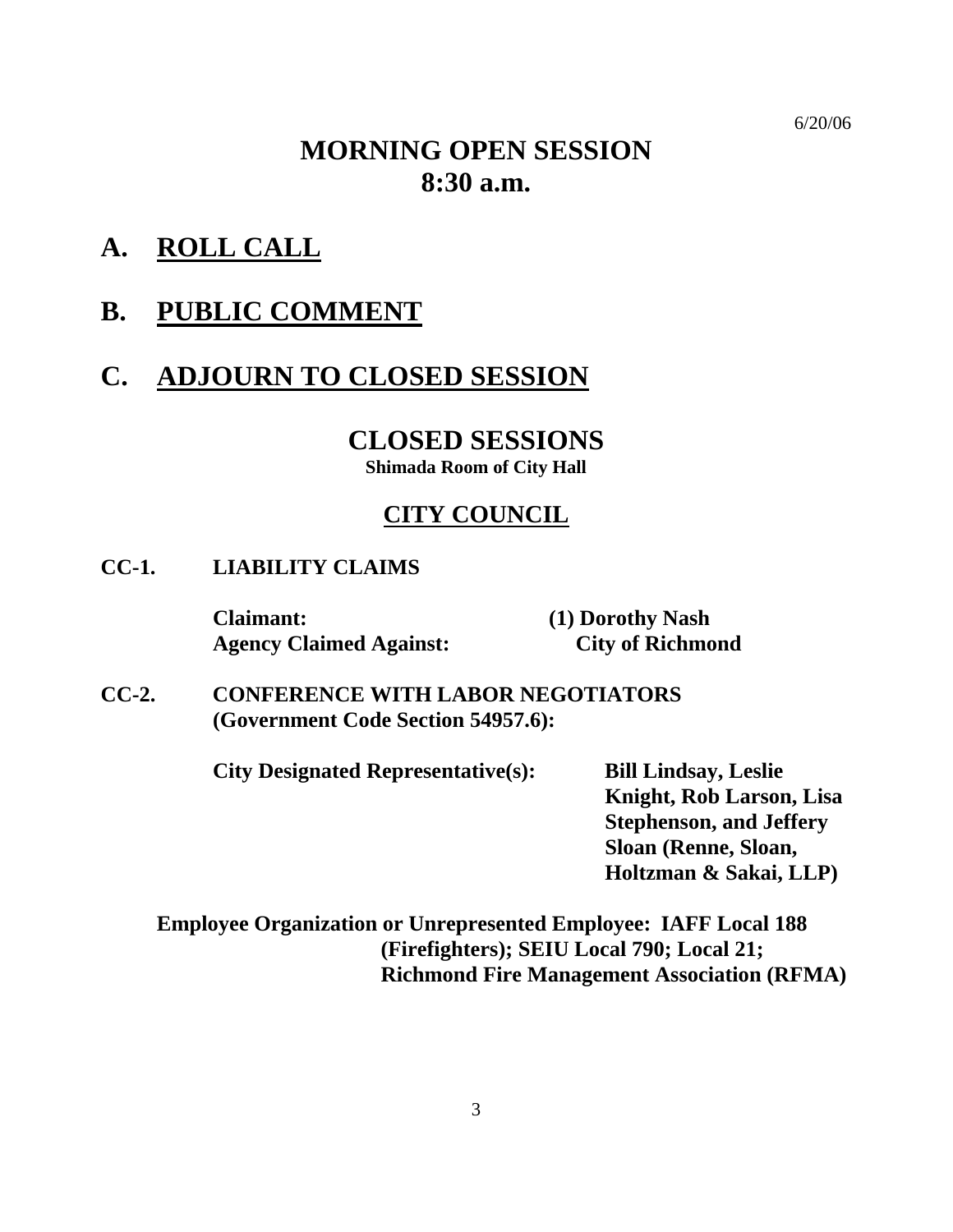#### 6/20/06

# **CC-3. CONFERENCE WITH LEGAL COUNSEL – EXISTING LITIGATION (Subdivision [a] of Government Code Section 54956.9)**

 **One Case: Baykeeper vs. City of Richmond** 

- **CC-4. PUBLIC EMPLOYEE PERFORMANCE EVALUATION (Government Code Section 54957.6)** 
	- **Title: City Clerk City Manager**

**\*\*\*\*\*\*\*\*\*\*\*\*\*\*\*\*\*\*\*\*\*\*\*\*\*\*\*\*\*\*\*\*\*\*\*\*\*\*\*\*\*\*\*\*\*\*\*\*\*\*\*\*\*\*\*\*\*\*\*\*\*\*\*\*\*\*\*\*** 

# **OPEN SESSIONS COUNCIL CHAMBER**

# **STUDY SESSION 3:00 p.m.**

**The purpose of the Study Session is for the City Council to hear a presentation on the following:** 

1. Discussion and direction regarding the 2006/2007 Budget **\*\*\*\*\*\*\*\*\*\*\*\*\*\*\*\*\*\*\*\*\*\*\*\*\*\*\*\*\*\*\*\*\*\*\*\*\*\*\*\*\*\*\*\*\*\*\*\*\*\*\*\*\*\*\*\*\*\*\*\*\*\*\*\*\*\*\*\*** 

# **EVENING OPEN SESSION COUNCIL CHAMBERS**

# **RICHMOND COMMUNITY REDEVELOPMENT AGENCY 6:45 p.m.**

#### **PLEDGE TO THE FLAG**

- **A. ROLL CALL**
- **B. STATEMENT OF CONFLICT OF INTERST**
- **C. CONSENT CALENDAR**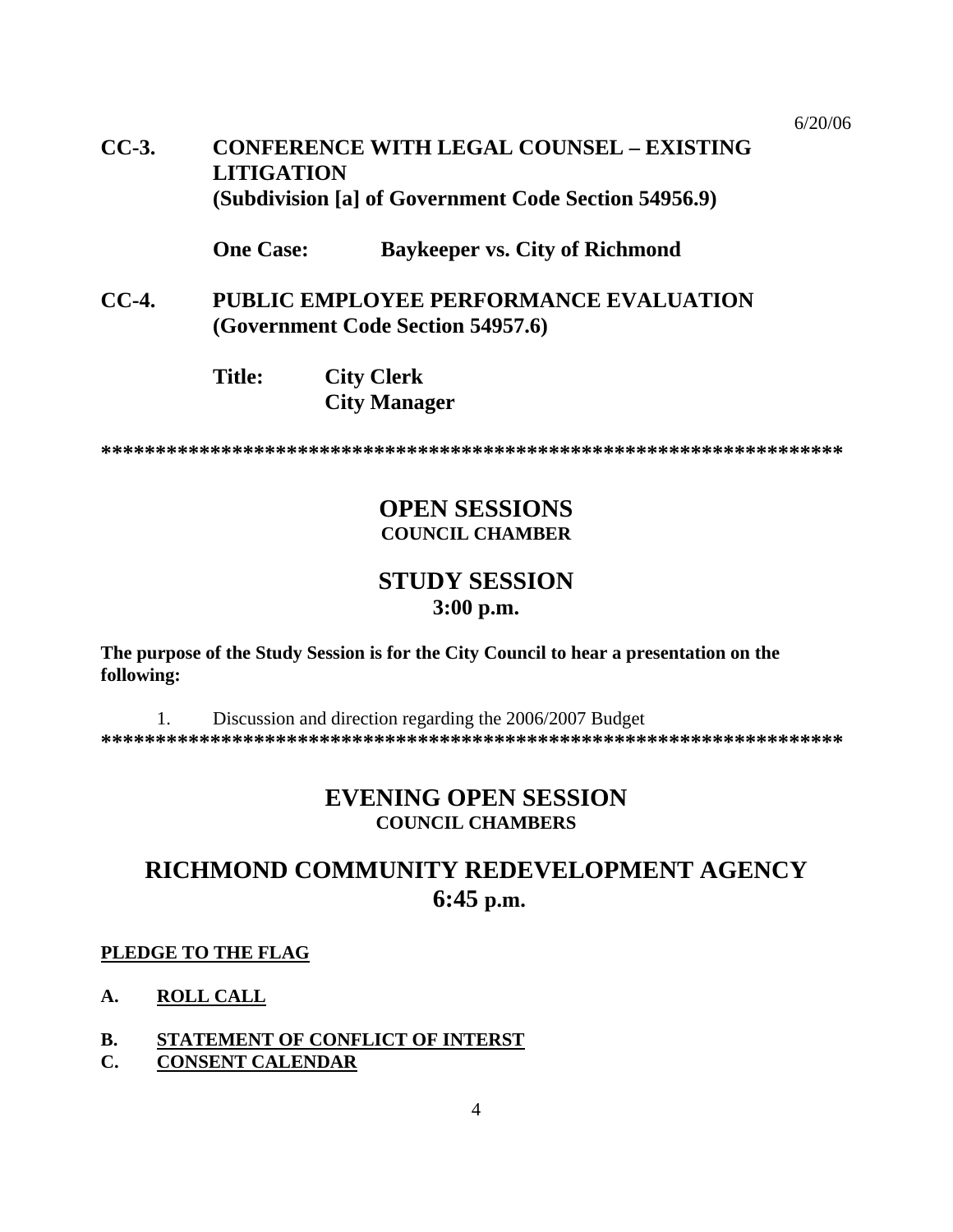**C-1. ADOPT A RESOLUTION** – authorizing the Executive Director to execute an Exclusive Right to Negotiate Agreement (ERN) with Community Housing Development Corporation of North Richmond (CHDC) and Eden Housing (collectively the "Developer") for the multi-family rental portion of the Miraflores Housing Development Project, and (2) execute a Program Management Agreement (PMA) with the Developer to oversee site remediation activities on the Miraflores site – Community Redevelopment Agency (Steve Duran 307-8140).

## **D**. **OPEN FORUM**

## **E. ADJOURNMENT**

**\*\*\*\*\*\*\*\*\*\*\*\*\*\*\*\*\*\*\*\*\*\*\*\*\*\*\*\*\*\*\*\*\*\*\*\*\*\*\*\*\*\*\*\*\*\*\*\*\*\*\*\*\*\*\*\*\*\*\*\*\*\*\*\*\*\*\*\*\*\*\*\*\*\*\*\*\*\*\*** 

# **JOINT MEETING RICHMOND COMMUNITY REDEVELOPMENT AGENCY/ CITY COUNCIL 6:50 p.m.**

### **A. ROLL CALL**

### **B. STATEMENT OF CONFLICT OF INTEREST**

#### **C. CONSENT CALENDAR**

- **C-1. ADOPT** Resolutions authorizing First Amendment to the Land Disposition Agreement (LDA) with Toll Brothers:
- (a**) ADOPT Resolution of the Members of the Richmond Community Redevelopment Agency** authorizing the City Manager and Executive Director to execute a First Amendment to the Land Disposition Agreement (LDA) with Toll Brothers Inc., extending the outside Closing Date of the Terminal One property to October 1, 2006 – (Steve Duran 307-8140).
- (b) **ADOPT Resolution of the City Council of the City of Richmond** authorizing the City Manager and Executive Director to execute a First Amendment to the LDA with Toll Brothers Inc., extending the outside Closing Date of the Terminal One property to October 1, 2006 – (Steve Duran 307-8140).
- **C-2. ADOPT** Resolutions approving the Disposition and Development Agreement (DDA) for the Lillie Mae Jones Plaza: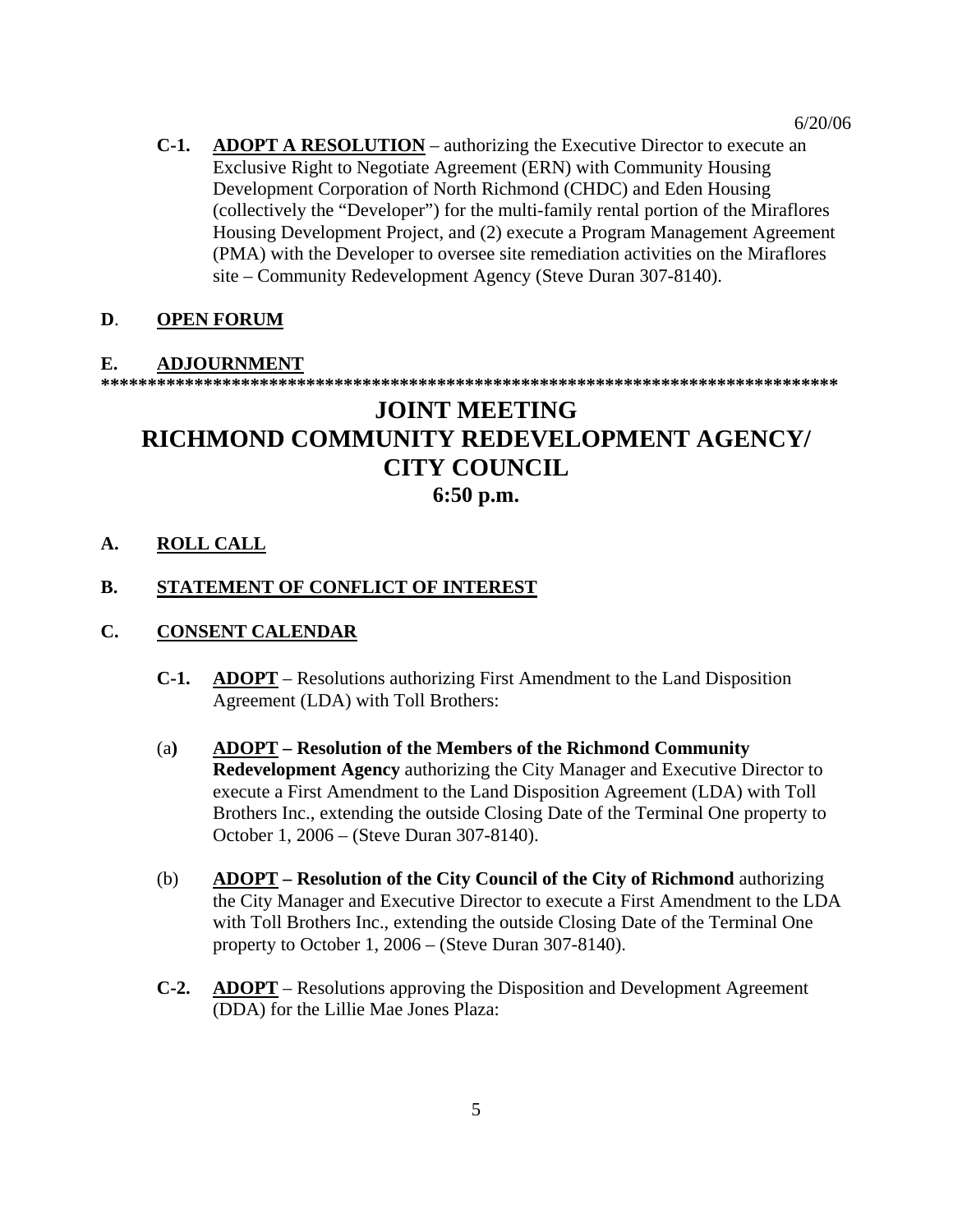- (a) **ADOPT Resolution of the Members of the Richmond Community Redevelopment Agency** accepting the Summary Report pursuant to Section 33433 and approving the Disposition and Development Agreement (DDA) between the Richmond Community Redevelopment Agency and Community Housing Development Corporation of North Richmond for the Lillie Mae Jones Plaza Development – (Steve Duran 307-8140).
- (b) **ADOPT Resolution of the City Council of the City of Richmond** accepting the Summary Report pursuant to Section 33433 and approving the Disposition and Development Agreement between the Richmond Community Redevelopment Agency and Community Housing Development Corporation of North Richmond for the Lillie Mae Jones Plaza Development – (Steve Duran 307-8140).
- **C-3. APPROVAL OF MINUTES** meeting held on June 6, 2006.

### **D. OPEN FORUM**

#### **E. ADJOURNMENT**

**\*\*\*\*\*\*\*\*\*\*\*\*\*\*\*\*\*\*\*\*\*\*\*\*\*\*\*\*\*\*\*\*\*\*\*\*\*\*\*\*\*\*\*\*\*\*\*\*\*\*\*\*\*\*\*\*\*\*\*\*\*\*\*\*\*\*\*\*\*\*\*\*\*\*\*\*\*\*\*\*** 

# **OPEN SESSIONS COUNCIL CHAMBER**

# **CITY COUNCIL 7:00 p.m.**

#### **PLEDGE TO THE FLAG**

- **A. ROLL CALL**
- **B. STATEMENT OF CONFLICT OF INTEREST**
- **C. AGENDA REVIEW**

### **D. REPORT FROM THE CITY ATTORNEY OF FINAL DECISIONS MADE AND NON-CONFIDENTIAL DISCUSSIONS HELD DURING EXECUTIVE SESSION**

### **E. OPEN FORUM FOR PUBLIC COMMENT**

#### **F. PRESENTATIONS, PROCLAMATIONS, AND COMMENDATIONS**

**F-1.** Presentation to Council and Community of Kennedy High School's Summer Bridge Program – Mayor Anderson (620-6503).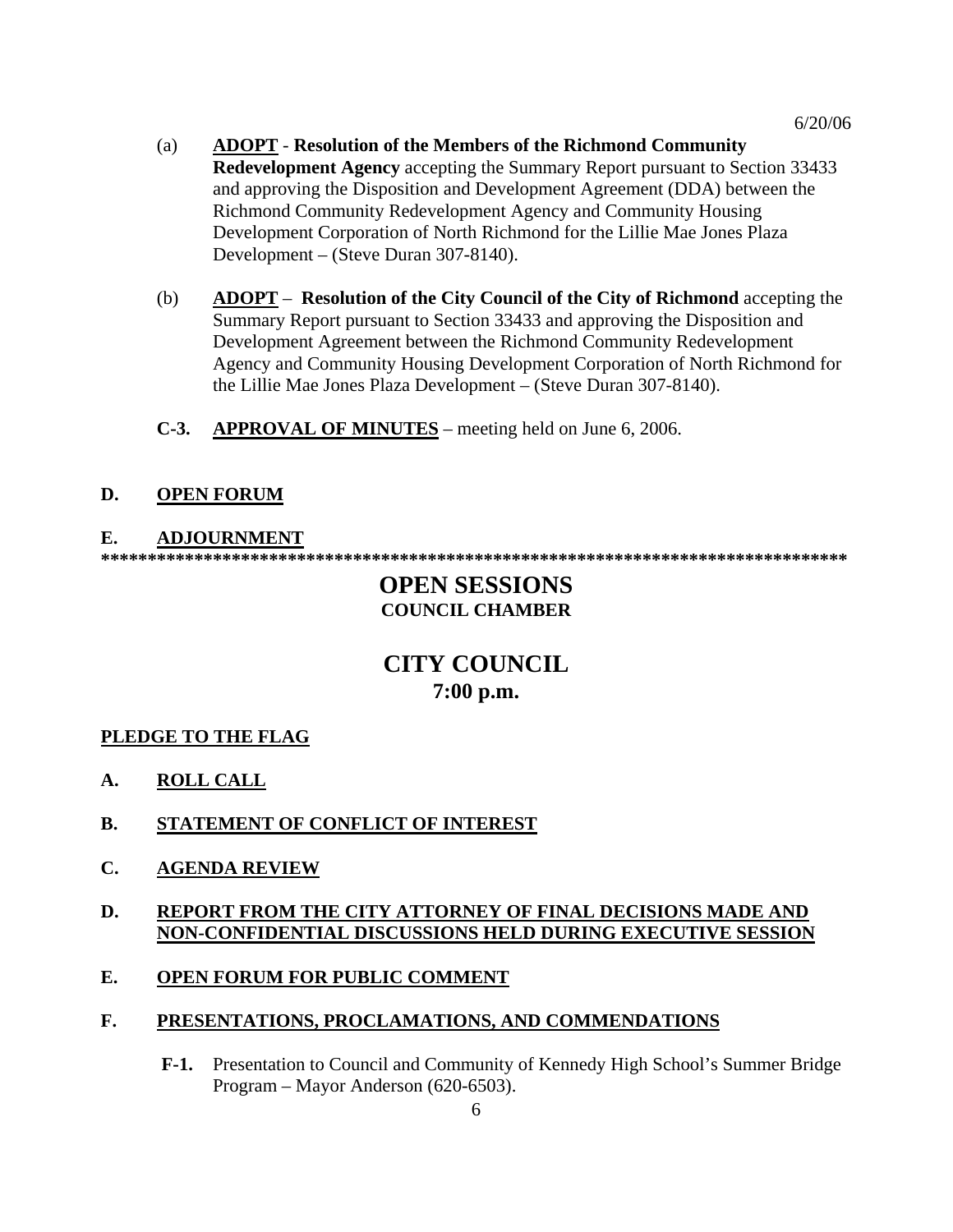- **F-2.** Presentation of Funds from the Mayor's 19th Annual Golf Tournament to the Construction and Architecture Academy of Kennedy High School (formerly known as the Pre-Apprenticeship Academy – Mayor Anderson (620-6503).
- **F-3.** Presentation of Scholarships by the National Brotherhood Alliance recognizing the Snow Ball Queen and Her Court – Mayor Anderson (620-6503).
- **F-4.** Proclaim June 30, 2006 as Greater Richmond Interfaith Program (GRIP) Day in the City of Richmond – Community Redevelopment Agency (Steve Duran 307-8140).

#### **G. CONSENT CALENDAR**

- **G-1. APPROVE** a contract amendment and extension with Maze & Associates Accountancy Corporation to add \$61,317 for related cost to complete final items associated with the 2005 Audit – Finance Department (James Goins 620-6740)
- **G-2. APPROVE** a contract with Gregory Stepanicich of Richards, Watson, and Gershon in the amount of \$50,000 to serve as outside counsel to conduct a charter review for the City of Richmond – City Manager's Office (Bill Lindsay 620-6512).
- **G-3. APPROVE** the lease addendum with SunTrust Leasing Corporation to finance certain information technology equipment purchase – Finance Department (James Goins 620-6740).
- **G-4. APPROVE** a contract amendment agreement for \$25,000 between Victor R. Ochoa and the City for the provision of legal services in the City Attorney's Office through December 31, 2006 – City Attorney's Office (John Eastman 620-6509).
- **G-5. APPROVE** a contract amendment for \$13,500 between Mary J. Renfro and the City for the provision of legal services in the City Attorney's Office through June 30, 2006 – City Attorney's Office (John Eastman 620-6509).
- **G-6. APPROVE** the purchase of 24 new police cars as replacement vehicles for the Police Department at a total cost of \$620,685.30 – Public Works (Willie Haywood 231-3020).
- **G-7. AUTHORIZE** the Mayor to execute an Implementing Agreement for management and operation of the Gilman Street Sports facility pursuant to the Joint Powers Agreement between the Cities of Albany, Berkeley, El Cerrito, Emeryville, and Richmond – Mayor Anderson and Councilmember Thurmond (620-6503).
- **G-8. ADOPT RESOLUTION** amending the City of Richmond's Position Classification Plan to add the classification of Property Maintenance and Housing Inspector – Human Resources (Leslie Knight 620-6600).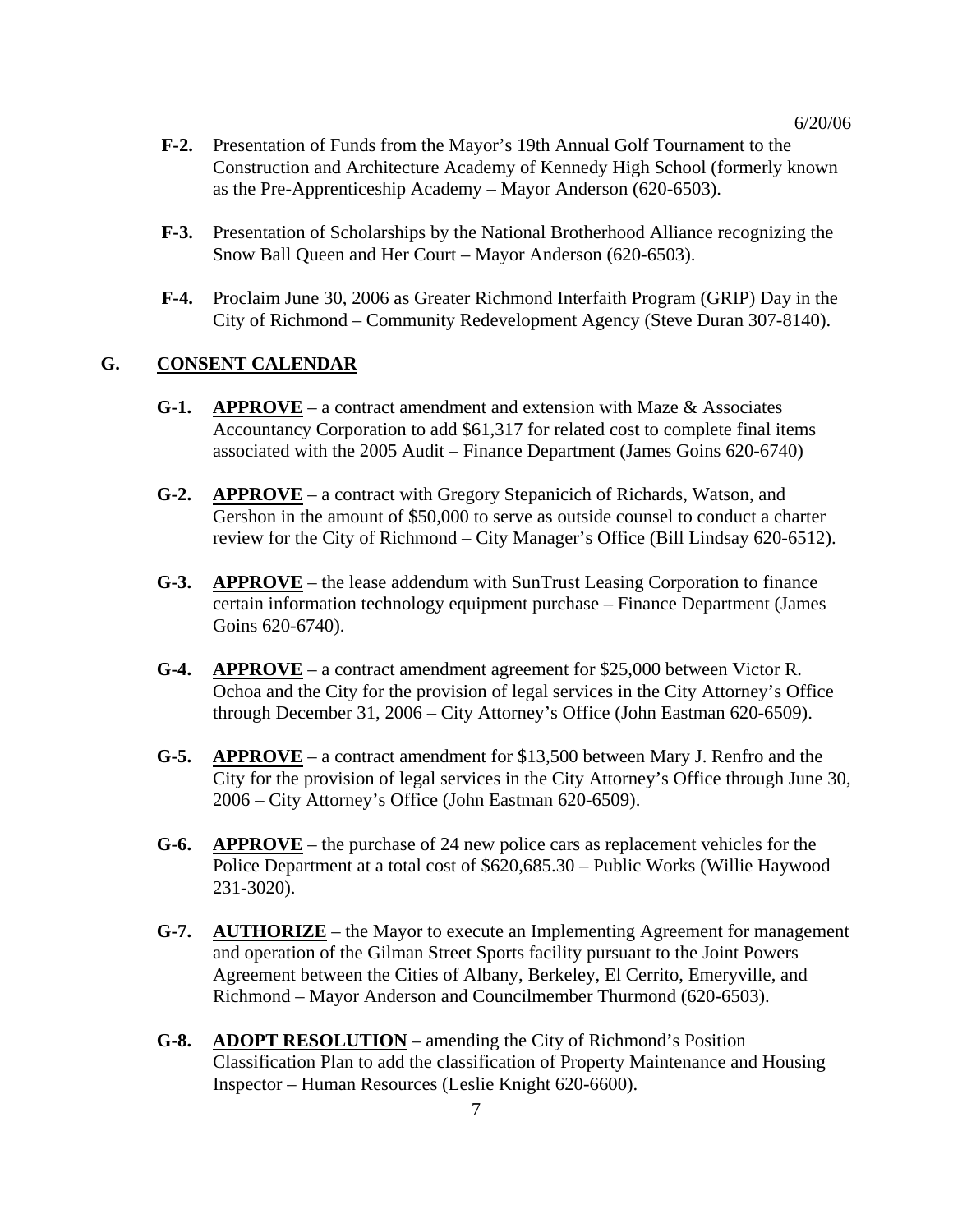- **G-9. ADOPT A RESOLUTION** that reflects the Council's May 2, 2006 action, certifying the Final Environmental Impact Report (EIR) and approving the Mitigation Monitoring and Reporting Program (MMRP), and Conditionally Approving the Tentative Map and Final Development Plan for the Westshore Marina Residential Condominium Development Project – Planning (Richard Mitchell 620- 6706).
- **G-10. ADOPT RESOLUTION OF INTENTION NO. 895** to vacate and abandon for public purpose a portion of South  $13<sup>th</sup>$  Street, located South of Wright Avenue and schedule a public hearing for July 11, 2006 – Planning Department (Richard Mitchell 307-8159).
- **G-11. ADOPT ORDINANCE** amending the wages, salary, and compensation for City Councilmembers to include (1) the current cost of monthly medical insurance and (2) the extension of registered domestic partner coverage to city Councilmembers – Human Resources (Leslie Knight 620-6600).
- **G-12. ADOPT AN ORDINANCE** amending Section 7.04.320 of the Richmond Municipal Code to authorize the Tax Collector (Finance Director) to Withhold Business Licenses for Illegal Activity – Finance Department (James Goins 620- 6740).
- **G-13. APPROVE APPOINTMENTS AND REAPPOINTMENTS TO BOARDS AND COMMISSIONS**: **Planning Commission**: Virginia Finley, Nagaraja Rao and Ludmyrna Lopez, Incumbents, terms expiring June 30, 2006; **Police Commission**: Cochise Potts, term expiring November 1, 2009; **Commission on Aging**: Gloria Battiste, term expiring May 19, 2008 – Mayor Anderson (620-6503).
- **G-14. APPROVE** minutes of the Regular Meeting held on June 6, 2006 and the Special Joint City Council/West Contra Costa Unified School District Meeting held on May 23, 2006 – City Clerk's Office (Diane Holmes 620-6513).

#### **H. PUBLIC HEARINGS**

**H-1.** Conduct a public hearing to adopt a Resolution authorizing the City of Richmond to levy special assessments against certain properties having unpaid accounts relating to Administrative Citations, constituting a public nuisance under Richmond Municipal Code Chapters 6.38. Special Assessments Total: \$ 29,340 – Police Department (Chief Chris Magnus 620-6555)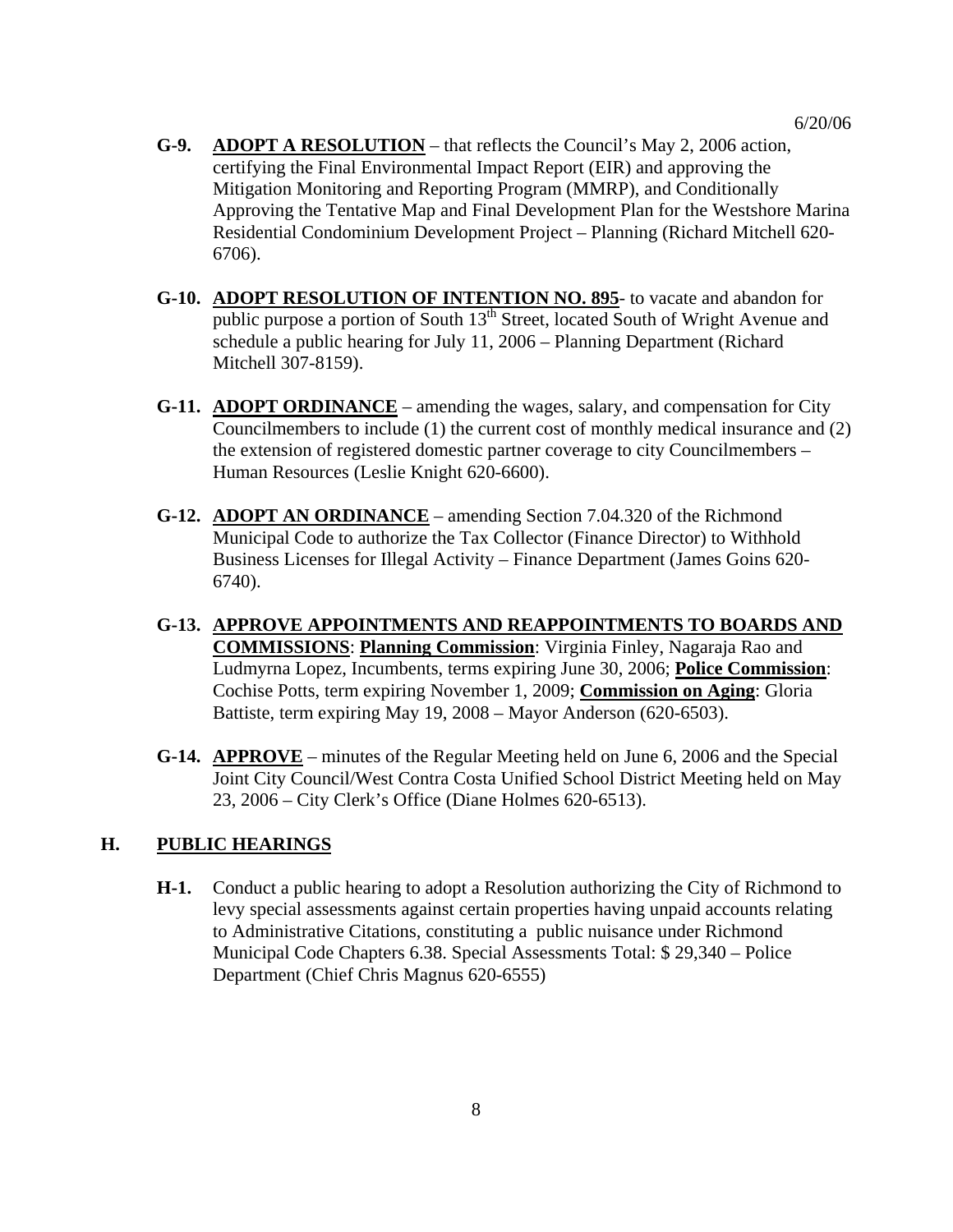**H-2.** Conduct a public hearing to adopt a Resolution authorizing the City of Richmond to levy special assessments against certain properties having unpaid accounts relating to Cleanup Notifications and Inspections, Lot Cleanups and/or Building Board ups, constituting a public nuisance under Richmond Municipal Code Chapter 9.22. Special Assessments Total: \$14,032 – Police Department (Chief Chris Magnus 620- 6555).

### **I. RESOLUTIONS**

## **J. ORDINANCES**

- **J-1. INTRODUCE AN ORDINANCE** repealing Ordinances 10-04 and 21-06 and setting forth City Council compensations regarding cellular phone and facsimile monthly allowances to achieve compliance with AB 1234 – City Manager's Office (Bill Lindsay 620-6512).
- **J-2. INTRODUCE AN ORDINANCE** amending section 11.96.030 under Richmond Municipal Code, pertaining to the citation of homeless persons for "camping" in public when public shelter is unavailable – City Attorney's Office (John Eastman 620-6509).
- **J-3. INTRODUCE ORDINANCE** establishing wages, salary, and compensation for the new classification of Property Maintenance and Housing Inspector – Human Resources (Leslie Knight 620-6600).
- **J-4. ADOPT AN ORDINANCE** for a proposed 8% increase in wastewater fees for Richmond Municipal Sewer District No. 1 – Finance (James Goins 620-6740).

### **J-5. ADOPT ORDINANCES AND A RESOLUTION** –

#### **Ordinances:**

- (1) Amending Chapter 15.12 updating the West Contra Costa Sub-Regional Transportation Mitigation Program (STMP) and providing for the immediate interim authorization for STMP fees;
- (2) Updating the West Contra Costa Sub-Regional Transportation Mitigation Program (STMP) and providing for the immediate interim authorization for STMP fees; and

### **Resolution:**

(3) Authorizing the City Manager to execute a Master Cooperative Agreement for the 2006 Sub-Regional Transportation Mitigation Fee Program – City Attorney's Office (John Eastman 620-6509).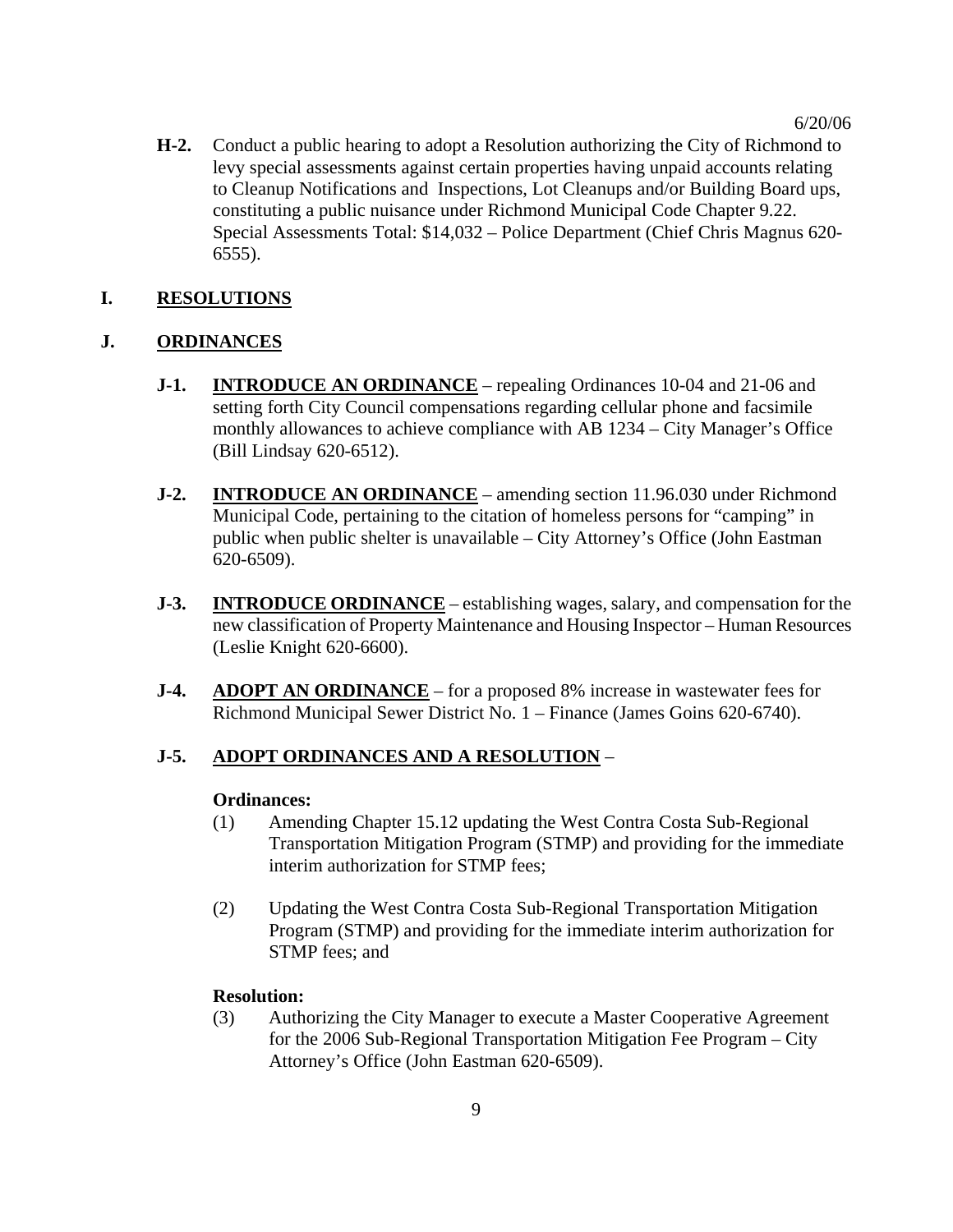## **K. COUNCIL AS A WHOLE**

- **K-1.** Adopt the new proposed revisions to City Council Expenditure policy to achieve compliance with AB 1234 – City Manager's Office (Bill Lindsay 620-6512).
- **K-2.** Approve the development of a Senior Sewer Rebate Program that would link a total \$100 sewer rebate to primary senior homeowner residence that is designated to pay district one sewer increase approved June 6, 2006 – Vice-Mayor Viramontes, Councilmembers Griffin, Thurmond and Marquez (620-6581).
- **K-3.** Approve participation in the WCCTAC effort to promote taxi safety, approve start up of a pilot program for 30 licensed Richmond taxis to acquire safety shields and cameras – Vice-Mayor Viramontes (620-6581).
- **K-4.** Direct the City Manager and Finance Director to identify up to \$10,000 in unspent funds from a specific General Fund line item(s) to be carried over to Fiscal Year 2006-07 to be used for the 2006 Summer Youth Employment Program – Councilmember Thurmond (620-6581).
- **K-5.** Authorize immediate resumption of Automatic Aid between the Richmond Fire Department and the Contra Costa County Consolidated Fire District – Councilmember Butt, Marquez and McLaughlin (620-6581).
- **K-6.** Approve the Memorandum of Understanding (MOU) with the Richmond Museum Association concerning the future relocation of the Richmond Museum of History – Library and Community Services (Monique le Conge 620-6555).
- **K-7.** Adopt the Resolution affirming the "Buffer Zone" identified in the Knox Freeway/Cutting Boulevard Corridor Specific Plan, and directing staff to prepare amendments to the zoning ordinance – Planning Department (Richard Mitchell 621- 1231.

# **L. COMMUNICATIONS**

## **M. REPORTS OF OFFICERS: STANDING COMMITTEE REPORTS, REFERRALS TO STAFF, AND GENERAL REPORTS (INCLUDING AB 1234 REPORTS)**

### **N. ADJOURNMENT**

**\*\*\*\*\*\*\*\*\*\*\*\*\*\*\*\*\*\*\*\*\*\*\*\*\*\*\*\*\*\*\*\*\*\*\*\*\*\*\*\*\*\*\*\*\*\*\*\*\*\*\*\*\*\*\*\*\*\***